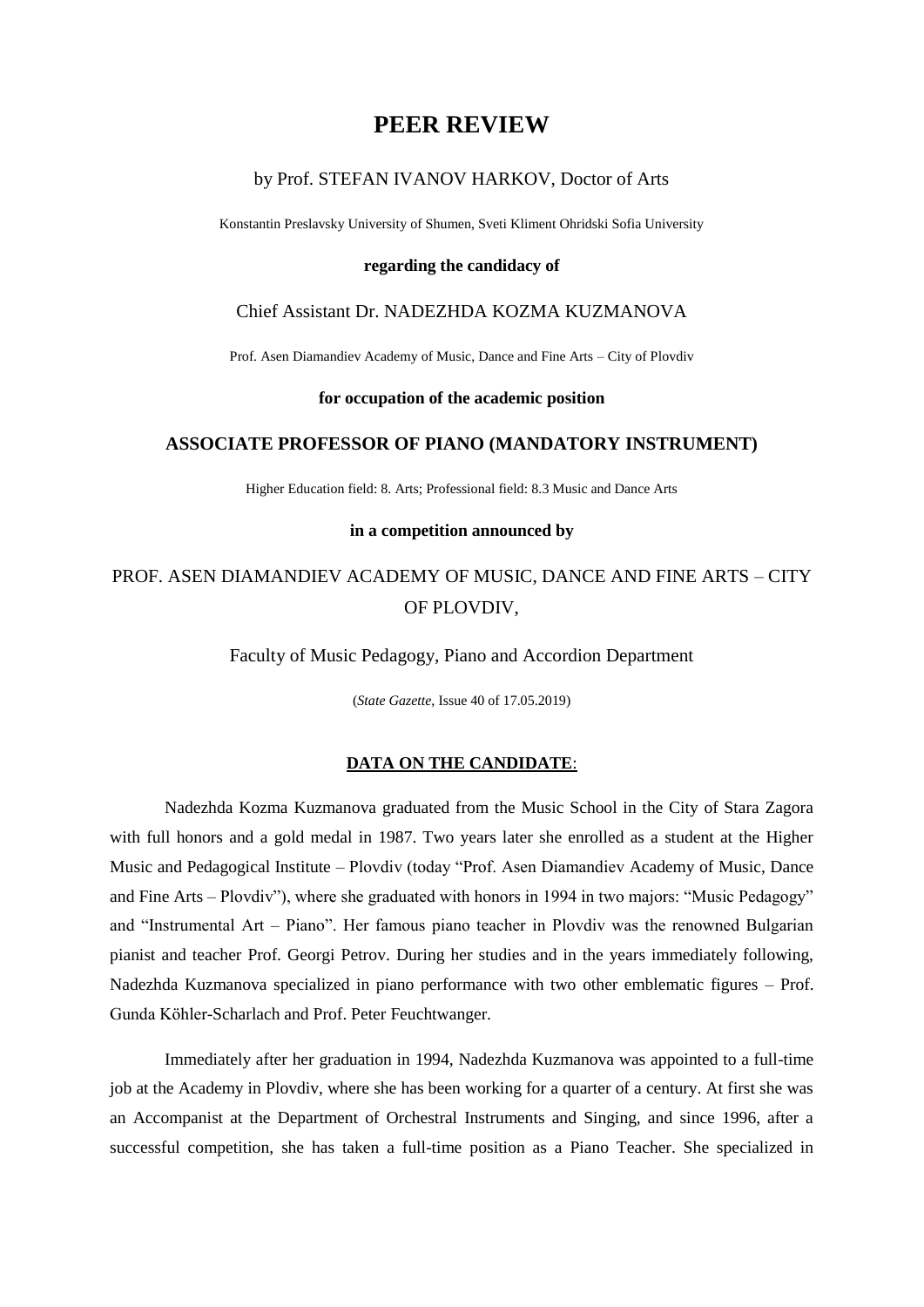"Piano Training Methods" at the P. Vladigerov National Music Academy – Sofia (2010) and in "Pipe Organ" at the Academy of Music, Dance and Fine Arts (2013 – 2017).

Nadezhda Kuzmanova has developed active concert activity in Bulgaria and abroad. In 2014, she presented and defended a dissertation on the topic: "The Chamber Music of Gabriel Fauré" (published in 2019) before a scientific jury, for which she received her degree of "Doctor".

## **ARTISTIC AND CREATIVE ACTIVITY OF THE CANDIDATE**

Dr. Nadezhda Kuzmanova participates in the competition for "Associate Professor" with the following artistic production:

I. Ten concert programs implemented in Bulgaria and abroad (Japan, Romania) in the period 1997 – 2018, presented by Dr. Kuzmanova as equivalent to a habilitation work;

II. Four leading creative (concert) performances realized in the City of Plovdiv in the period  $2000 - 2018$ ;

III. Five supporting creative (concert) performances realized in the cities of Plovdiv, Sofia and Istanbul in the period 1998 – 2018;

Among the artistic and creative performances presented, I would like to particularly highlight:

(1) Soloist participation in the first integral performance in Bulgaria of the six piano concerts by Johann Sebastian Bach for two, three and four pianos and orchestra (BWV 1060 - 1065), performed jointly with Georgi Petrov, Rayna Petrova and Arno Hovagimyan in 2000.

(2) The first integral performance in Bulgaria of piano music for four hands by Franz Schubert, realized in collaboration with Rayna Petrova in a series of five concerts in 2001.

(3) Premiere performances (two world premieres and eight premieres for Bulgaria) of works by composers from Bulgaria and abroad.

## **TEACHING AND TRAINING ACTIVITY OF THE CANDIDATE**:

It is clear from the enclosed information on the teaching workload (prepared by the Training Department at the Academy of Music, Dance and Fine Arts) attached to the competition documents that Chief Assistant Dr. Nadezhda Kuzmanova teaches mainly on the subject "Piano (mandatory instrument)". During the 2018 – 2019 school year, her workload in this discipline alone was 429 hours of exercises.

Dr. Kuzmanova organizes regular class meetings with concert performances by her students. Some of these meetings have a specific thematic focus: "Baroque and Pre-Classical Music",